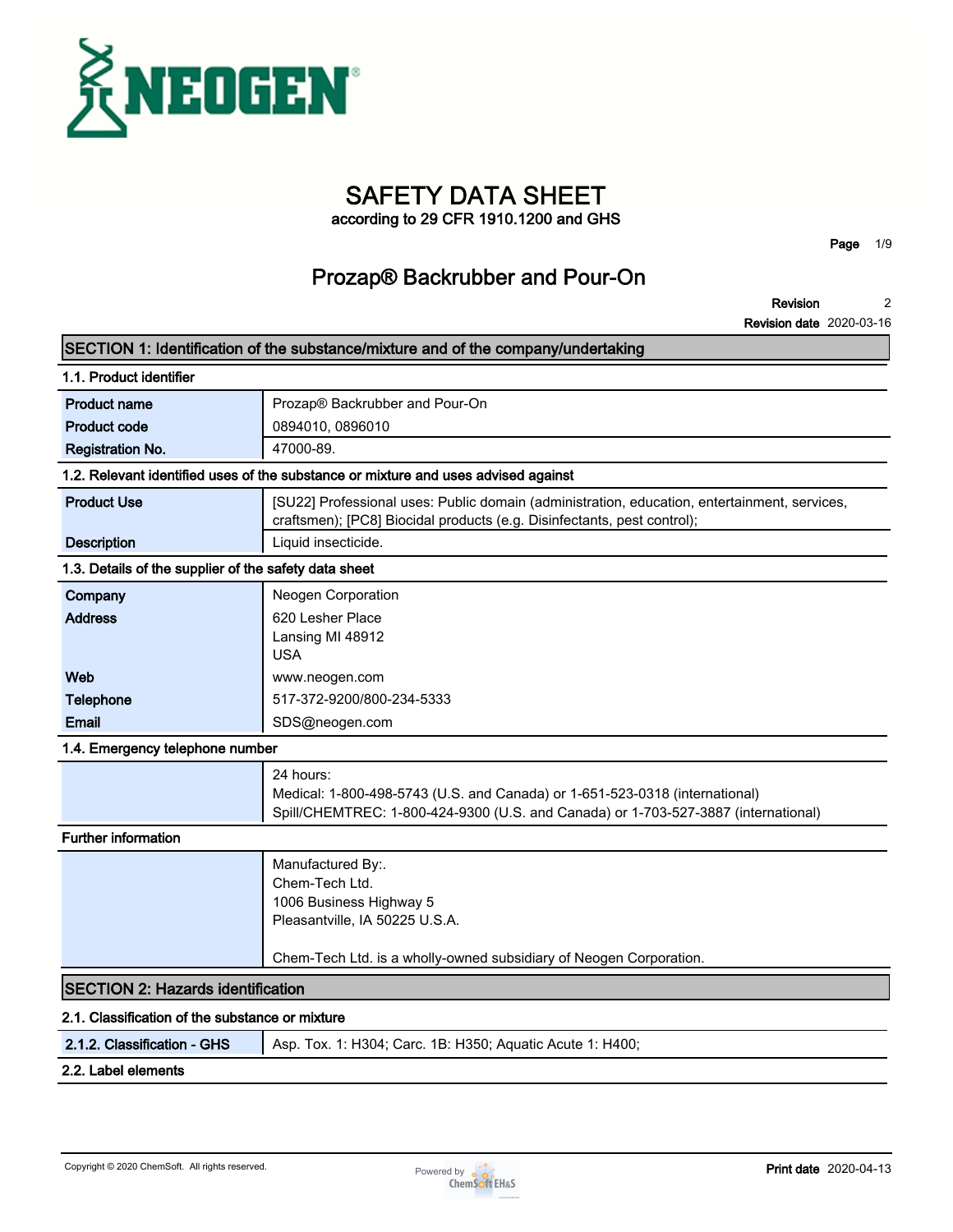**Revision 2**

**Revision date 2020-03-16**

### **2.2. Label elements**

| <b>Hazard pictograms</b>                           |                                                                                                                                                                                                                   |
|----------------------------------------------------|-------------------------------------------------------------------------------------------------------------------------------------------------------------------------------------------------------------------|
| <b>Signal Word</b>                                 | Danger                                                                                                                                                                                                            |
| <b>Hazard Statement</b>                            | Asp. Tox. 1: H304 - May be fatal if swallowed and enters airways.<br>Carc. 1B: H350 - May cause cancer.<br>Aquatic Acute 1: H400 - Very toxic to aquatic life.                                                    |
| <b>Precautionary Statement:</b><br>Prevention      | P202 - Do not handle until all safety precautions have been read and understood.<br>P273 - Avoid release to the environment.<br>P280 - Wear protective gloves/protective clothing/eye protection/face protection. |
| <b>Precautionary Statement:</b><br>Response        | P301+P310 - IF SWALLOWED: Immediately call a POISON CENTER/doctor/.<br>P331 - Do NOT induce vomiting.<br>P391 - Collect spillage.                                                                                 |
| <b>Precautionary Statement:</b><br><b>Disposal</b> | P501 - Dispose of contents/container to an approved Waste disposal facility. Follow label<br>instructions.                                                                                                        |
| 2.3. Other hazards                                 |                                                                                                                                                                                                                   |
| Other hazards                                      | May be harmful if swallowed. Read the entire label and follow all use directions, restrictions, and<br>precautions.                                                                                               |

## **SECTION 3: Composition/information on ingredients**

### **3.2. Mixtures**

#### **EC 1272/2008**

| <b>Chemical Name</b>                                                                 | Index No.    | CAS No.    | EC No.    | <b>REACH Registration</b><br><b>Number</b> | Conc.<br>$(\%w/w)$ | Classification                                                                                                              |
|--------------------------------------------------------------------------------------|--------------|------------|-----------|--------------------------------------------|--------------------|-----------------------------------------------------------------------------------------------------------------------------|
| Baseoil - unspecified - distillates<br>(petroleum), hydrotreated light<br>naphthenic | 649-466-00-2 | 64742-53-6 | 265-156-6 |                                            |                    | 90 - 100% Carc. 1B: H350;                                                                                                   |
| Permethrin (ISO)                                                                     | 613-058-00-2 | 52645-53-1 | 258-067-9 |                                            |                    | 0.125% Acute Tox. 4: H332; Acute<br>Tox. 4: H302; Skin Sens. 1:<br>H317; Aquatic Acute 1: H400;<br>Aquatic Chronic 1: H410; |
| <b>Desember</b>                                                                      |              |            |           |                                            |                    |                                                                                                                             |

#### **Description**

| Concentrations listed may not represent exact product specifications. |  |
|-----------------------------------------------------------------------|--|
|-----------------------------------------------------------------------|--|

#### **Further information**

**Full text of Hazard Statements listed in this Section is provided in Section 16.**

### **SECTION 4: First aid measures**

### **4.1. Description of first aid measures**

| Inhalation   | Move the exposed person to fresh air. If breathing is difficult give oxygen. If breathing stops,<br>provide artificial respiration. Seek medical attention if irritation or symptoms persist. |
|--------------|-----------------------------------------------------------------------------------------------------------------------------------------------------------------------------------------------|
| Eye contact  | Rinse immediately with plenty of water. Contact lenses should be removed. Seek medical attention<br>if irritation or symptoms persist.                                                        |
| Skin contact | Remove contaminated clothing. Wash with soap and water. Seek medical attention if irritation or<br>symptoms persist.                                                                          |
| Ingestion    | DO NOT INDUCE VOMITING. Rinse mouth thoroughly. Never give anything by mouth to an                                                                                                            |

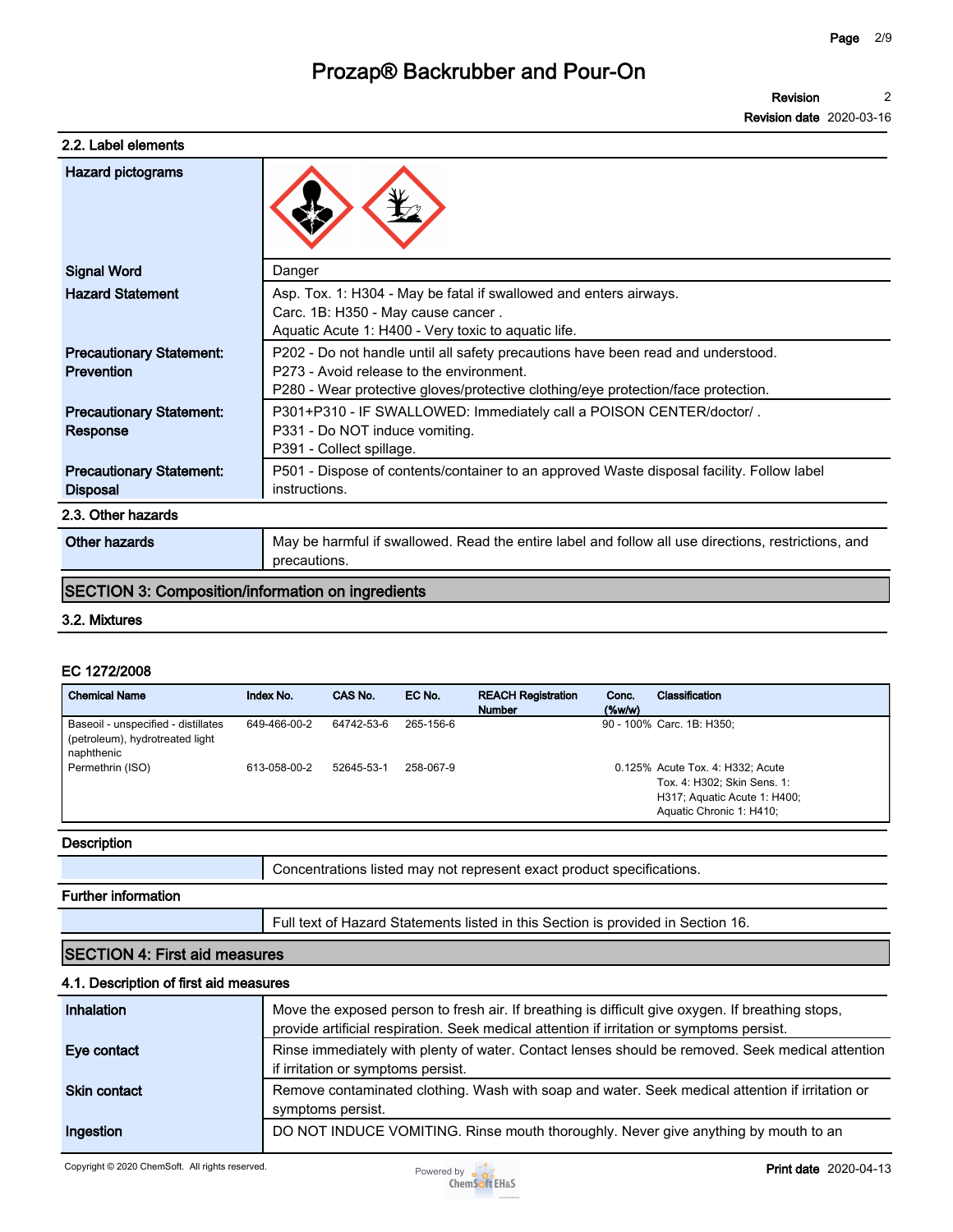**Revision 2**

**Revision date 2020-03-16**

| 4.1. Description of first aid measures                     |                                                                                                                                                                                                                                                                                                                                                                                                |
|------------------------------------------------------------|------------------------------------------------------------------------------------------------------------------------------------------------------------------------------------------------------------------------------------------------------------------------------------------------------------------------------------------------------------------------------------------------|
|                                                            | unconscious person. Get medical advice/attention if you feel unwell.                                                                                                                                                                                                                                                                                                                           |
|                                                            | 4.2. Most important symptoms and effects, both acute and delayed                                                                                                                                                                                                                                                                                                                               |
| Inhalation                                                 | May cause dizziness and headache. May cause irritation to respiratory system.                                                                                                                                                                                                                                                                                                                  |
| Eye contact                                                | May cause irritation to eyes.                                                                                                                                                                                                                                                                                                                                                                  |
| <b>Skin contact</b>                                        | May cause irritation to skin.                                                                                                                                                                                                                                                                                                                                                                  |
| Ingestion                                                  | Potential for aspiration if swallowed. Known Human Carcinogens (Category 1). Ingestion may<br>cause nausea and vomiting.                                                                                                                                                                                                                                                                       |
|                                                            | 4.3. Indication of any immediate medical attention and special treatment needed                                                                                                                                                                                                                                                                                                                |
|                                                            | Remove the affected person from the source of contamination immediately. Transfer to hospital if<br>there are burns or symptoms of poisoning. Seek medical attention if irritation or symptoms persist.<br>If medical advice is needed, have product container or label at hand.                                                                                                               |
| <b>Further information</b>                                 |                                                                                                                                                                                                                                                                                                                                                                                                |
|                                                            | Refer to product label and/or package insert for additional information.                                                                                                                                                                                                                                                                                                                       |
| <b>SECTION 5: Firefighting measures</b>                    |                                                                                                                                                                                                                                                                                                                                                                                                |
| 5.1. Extinguishing media                                   |                                                                                                                                                                                                                                                                                                                                                                                                |
|                                                            | Do NOT use water jet. Use extinguishing media appropriate to the surrounding fire conditions.                                                                                                                                                                                                                                                                                                  |
| 5.2. Special hazards arising from the substance or mixture |                                                                                                                                                                                                                                                                                                                                                                                                |
|                                                            | Contains petroleum distillates. Move containers away from fire if it can be done without risk.                                                                                                                                                                                                                                                                                                 |
| 5.3. Advice for firefighters                               |                                                                                                                                                                                                                                                                                                                                                                                                |
|                                                            | Fire will produce dense black smoke. Do not breathe vapor or spray mist. Wear self contained<br>breathing apparatus and protective clothing.                                                                                                                                                                                                                                                   |
| <b>SECTION 6: Accidental release measures</b>              |                                                                                                                                                                                                                                                                                                                                                                                                |
|                                                            | 6.1. Personal precautions, protective equipment and emergency procedures                                                                                                                                                                                                                                                                                                                       |
|                                                            | Use as appropriate: Protective equipment, Protective clothing. Ensure adequate ventilation of the<br>working area. Avoid prolonged or repeated exposure.                                                                                                                                                                                                                                       |
| 6.2. Environmental precautions                             |                                                                                                                                                                                                                                                                                                                                                                                                |
|                                                            | Prevent further spillage if safe. Clean spillage area thoroughly with plenty of water. Do not flush<br>into surface water. Do not let product contaminate subsoil.                                                                                                                                                                                                                             |
| 6.3. Methods and material for containment and cleaning up  |                                                                                                                                                                                                                                                                                                                                                                                                |
|                                                            | Absorb with inert, absorbent material. Collect spillage. Transfer to suitable, labelled containers for<br>disposal. Clean spillage area thoroughly with plenty of water. Do not contaminate water by<br>cleaning of equipment or disposal of wastes.                                                                                                                                           |
| 6.4. Reference to other sections                           |                                                                                                                                                                                                                                                                                                                                                                                                |
|                                                            | See Section(s) 2, 8, and 13 for further information.                                                                                                                                                                                                                                                                                                                                           |
| <b>SECTION 7: Handling and storage</b>                     |                                                                                                                                                                                                                                                                                                                                                                                                |
| 7.1. Precautions for safe handling                         |                                                                                                                                                                                                                                                                                                                                                                                                |
|                                                            | Adopt best Manual Handling considerations when handling, carrying and dispensing. Avoid contact<br>with eyes. Do not eat, drink or smoke in areas where this product is used or stored. Ensure<br>adequate ventilation of the working area. Do not contaminate water by cleaning of equipment or<br>disposal of wastes. Read the entire label and follow all use directions, restrictions, and |



**precautions. Use as appropriate: Protective clothing.**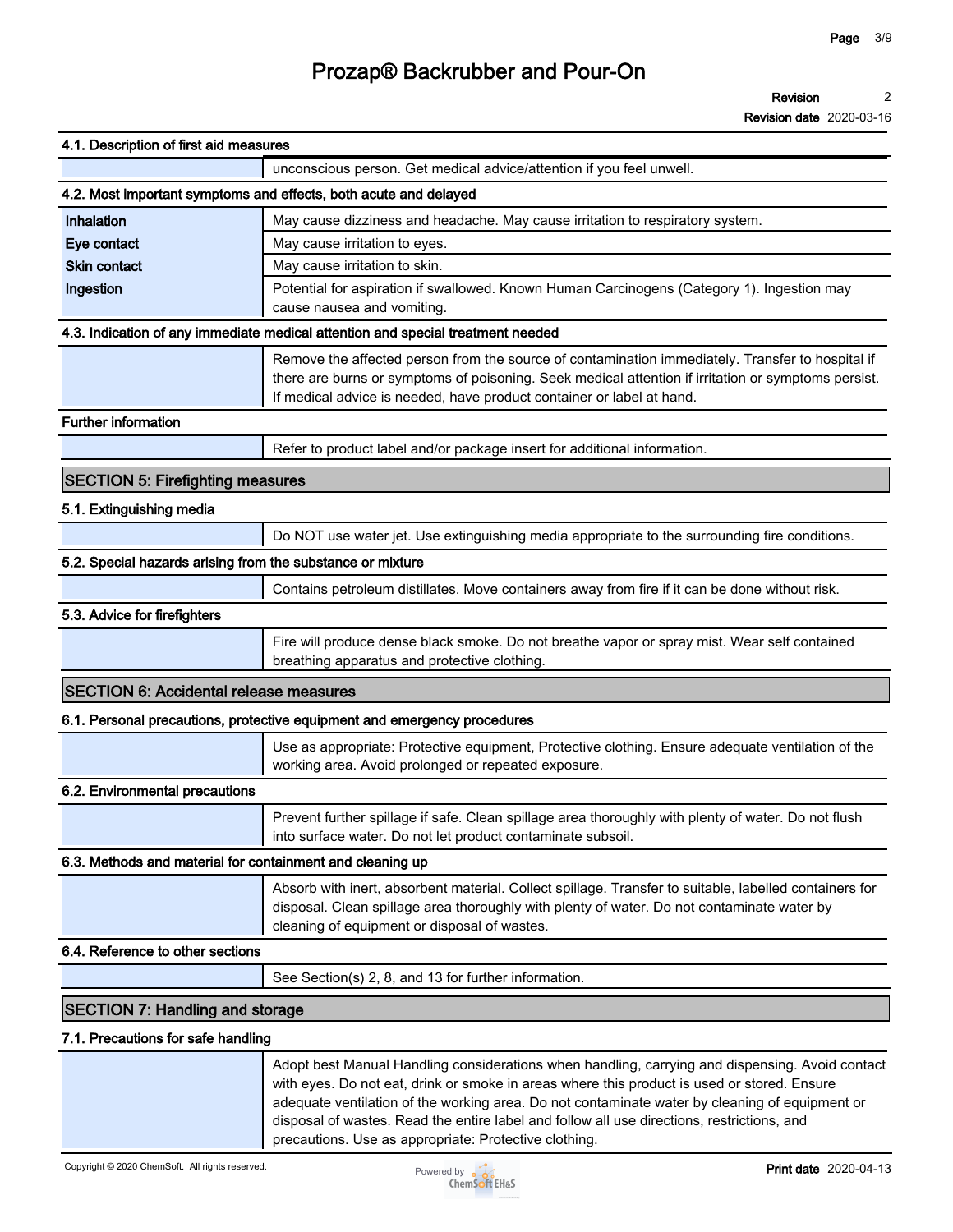**Revision 2**

**Revision date 2020-03-16**

### **7.2. Conditions for safe storage, including any incompatibilities**

|                                                         | Store in correctly labelled containers. Keep container tightly closed. Do not contaminate water,<br>food, or feed by storage or disposal. Follow label instructions. |
|---------------------------------------------------------|----------------------------------------------------------------------------------------------------------------------------------------------------------------------|
| 7.3. Specific end use(s)                                |                                                                                                                                                                      |
|                                                         | See Section(s) 1.2 for further information.                                                                                                                          |
| <b>Further information</b>                              |                                                                                                                                                                      |
|                                                         | Refer to product label and/or package insert for additional information.                                                                                             |
| <b>SECTION 8: Exposure controls/personal protection</b> |                                                                                                                                                                      |

### **8.2. Exposure controls**

| Appropriate engineering<br>controls         | Ensure adequate ventilation of the working area.                                                                                                                                                            |
|---------------------------------------------|-------------------------------------------------------------------------------------------------------------------------------------------------------------------------------------------------------------|
| Individual protection measures              | Use as appropriate: Protective equipment.                                                                                                                                                                   |
| Eye / face protection                       | Use as appropriate: Suitable eye protection.                                                                                                                                                                |
| <b>Skin protection - Hand</b><br>protection | Wear: Chemical resistant gloves.                                                                                                                                                                            |
| <b>Respiratory protection</b>               | In case of insufficient ventilation, wear suitable respiratory equipment.                                                                                                                                   |
| Occupational exposure<br>controls           | Exposure above the recommended occupational exposure limit (OEL) may cause adverse health<br>effects. Protect clothing from contact with the product. Provide chemical shower. Provide eye wash<br>station. |
| <b>Further information</b>                  |                                                                                                                                                                                                             |
|                                             | Refer to product label for additional PPE requirements and recommendations. Follow label<br>instructions.                                                                                                   |

## **SECTION 9: Physical and chemical properties**

**9.1. Information on basic physical and chemical properties**

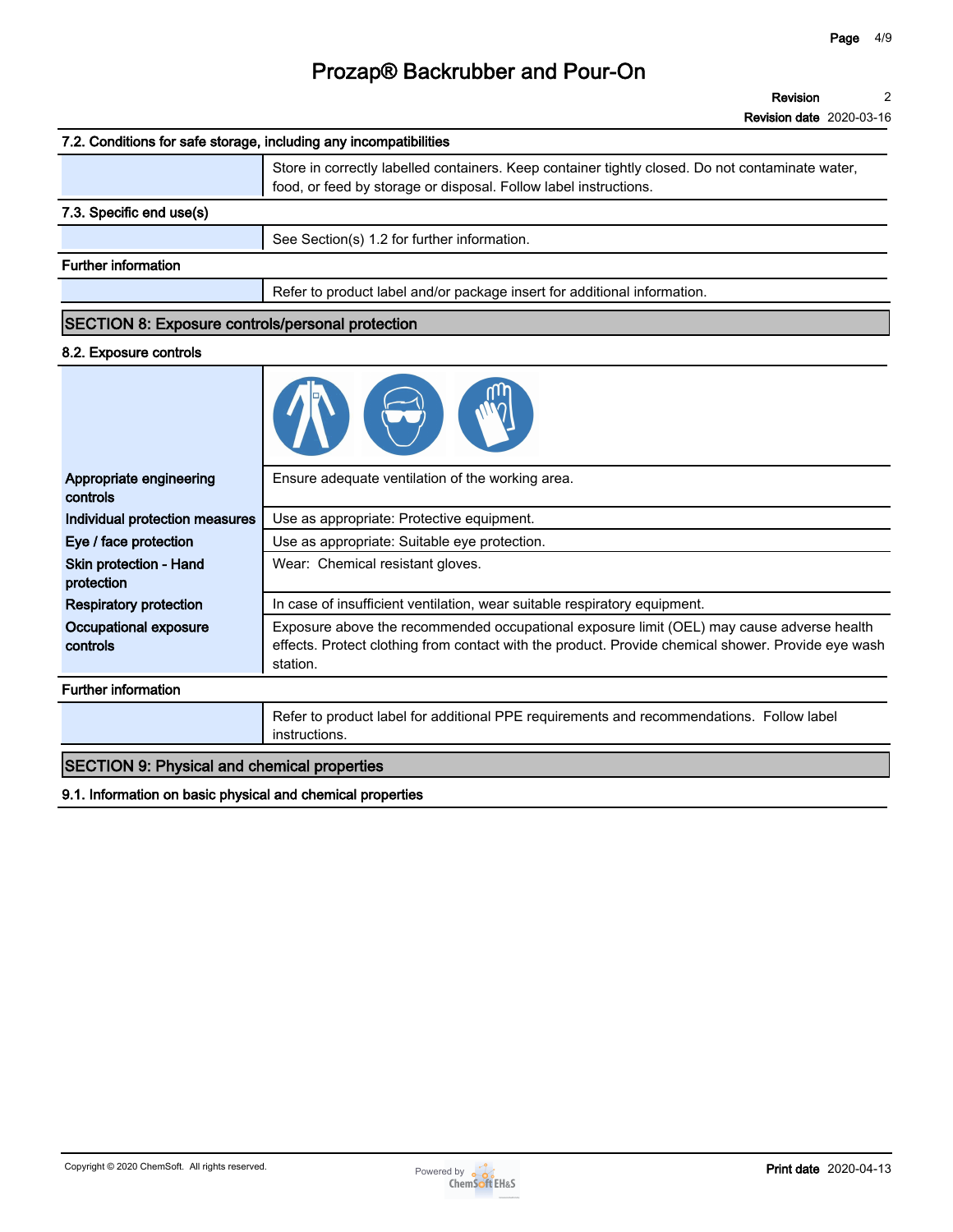### **9.1. Information on basic physical and chemical properties**

|                                               | State Viscous liquid./Liquid                                             |
|-----------------------------------------------|--------------------------------------------------------------------------|
|                                               | <b>Color</b> Clear/Colorless                                             |
|                                               | <b>Odor</b> Characteristic                                               |
|                                               | Odor threshold   No data available                                       |
|                                               | <b>pH</b> No data available                                              |
| Melting point $\vert \vert$ 0 °C              |                                                                          |
|                                               | Freezing Point   No data available                                       |
| <b>Boiling point</b> 300 °C                   |                                                                          |
| Flash point 159 °C                            |                                                                          |
|                                               | Evaporation rate   No data available                                     |
| Flammability limits   Not applicable.         |                                                                          |
| Vapor density $\leq 1$ g/cm <sup>3</sup>      |                                                                          |
| Relative density 0.8903                       |                                                                          |
| <b>Partition coefficient</b>                  | > 6 log P oct/wat                                                        |
| (n-octanol/water)                             |                                                                          |
| Autoignition temperature   > 260 °C           |                                                                          |
|                                               | <b>Viscosity</b> 0.1598 x 10-6 m <sup>2</sup> /s @ 40 °C (ISO 3104/3105) |
| Explosive properties No data available        |                                                                          |
| <b>Oxidizing properties</b> No data available |                                                                          |
|                                               | <b>Solubility</b> Insoluble in water                                     |

### **9.2. Other information**

| (Volatile organic<br><b>VOL</b> | ≔ ∎No data available |
|---------------------------------|----------------------|
| oor                             |                      |
|                                 |                      |

### **SECTION 10: Stability and reactivity**

#### **10.1. Reactivity**

|                                              | Stable under normal conditions.                                                                                                                                                             |
|----------------------------------------------|---------------------------------------------------------------------------------------------------------------------------------------------------------------------------------------------|
| 10.2. Chemical stability                     |                                                                                                                                                                                             |
|                                              | Stable under normal conditions.                                                                                                                                                             |
| 10.3. Possibility of hazardous reactions     |                                                                                                                                                                                             |
|                                              | Under the specified conditions, hazardous reactions that lead to excessive temperatures or<br>pressure are not expected.                                                                    |
| 10.4. Conditions to avoid                    |                                                                                                                                                                                             |
|                                              | Keep away from extreme temperatures.                                                                                                                                                        |
| 10.5. Incompatible materials                 |                                                                                                                                                                                             |
|                                              | No data available.                                                                                                                                                                          |
| 10.6. Hazardous decomposition products       |                                                                                                                                                                                             |
|                                              | Carbon oxides.                                                                                                                                                                              |
| <b>SECTION 11: Toxicological information</b> |                                                                                                                                                                                             |
| 11.1. Information on toxicological effects   |                                                                                                                                                                                             |
| <b>Acute toxicity</b>                        | Based on available data, the classification criteria are not met. However, this product does contain<br>substance(s) that are classified as hazardous. For more information, see Section 3. |

**Skin corrosion/irritation** | May cause irritation to skin.

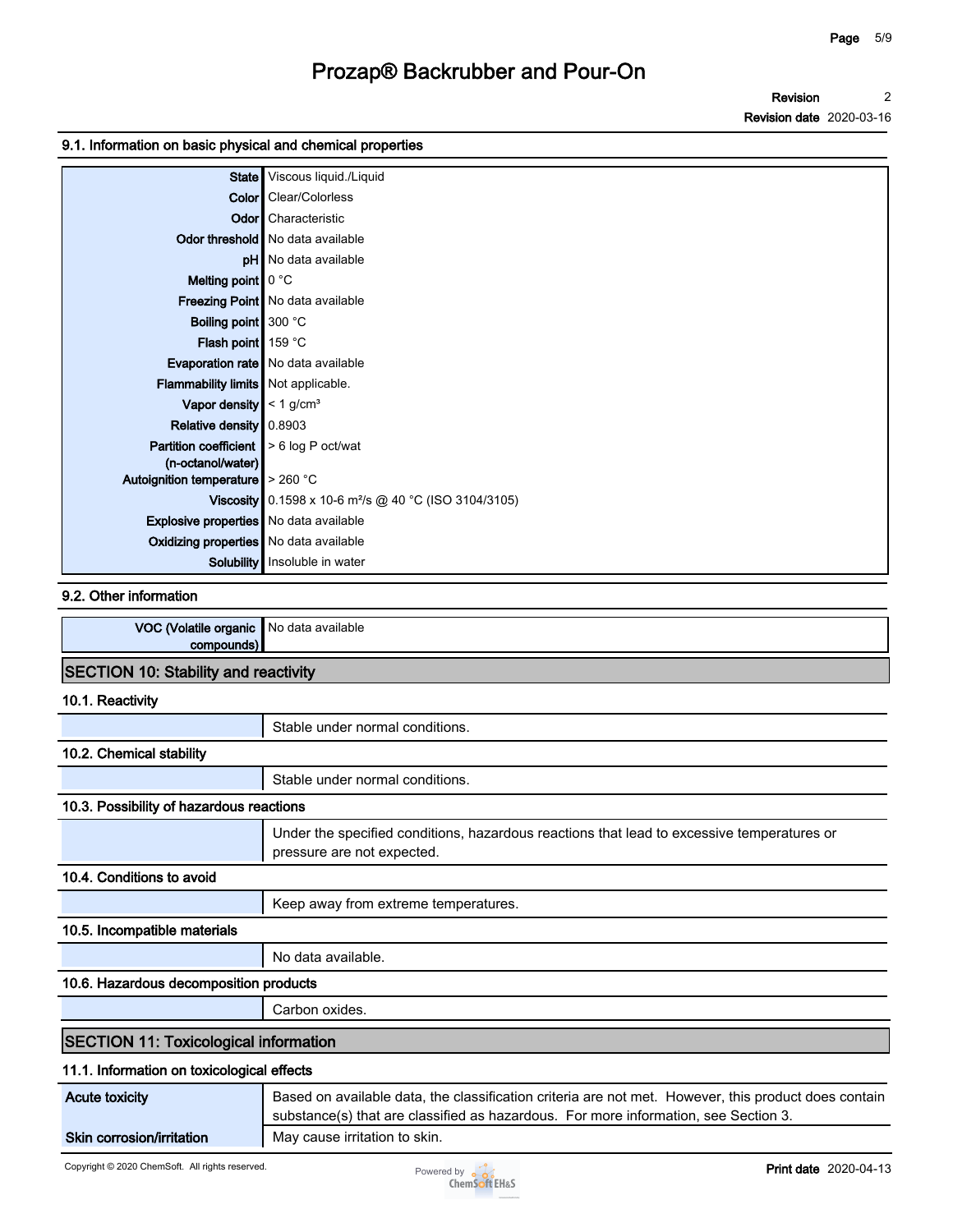**Revision 2**

**Revision date 2020-03-16**

| 11.1. Information on toxicological effects |                                                                                                                                                                                                                                                                                                                                                                                                                                                                                                                             |                                 |  |  |
|--------------------------------------------|-----------------------------------------------------------------------------------------------------------------------------------------------------------------------------------------------------------------------------------------------------------------------------------------------------------------------------------------------------------------------------------------------------------------------------------------------------------------------------------------------------------------------------|---------------------------------|--|--|
| Serious eye damage/irritation              | May cause irritation to eyes.                                                                                                                                                                                                                                                                                                                                                                                                                                                                                               |                                 |  |  |
| Respiratory or skin<br>sensitization       | May cause allergic reactions in susceptible people.                                                                                                                                                                                                                                                                                                                                                                                                                                                                         |                                 |  |  |
| Germ cell mutagenicity                     | No mutagenic effects reported.                                                                                                                                                                                                                                                                                                                                                                                                                                                                                              |                                 |  |  |
| Carcinogenicity                            | Carcinogenic substance category 1.                                                                                                                                                                                                                                                                                                                                                                                                                                                                                          |                                 |  |  |
|                                            | Listed by the International Agency for Research on Cancer (IARC) as a group 3 substance:<br>evidence does not support the substance as a human carcinogen, [Permethrin, CAS No.<br>52645-53-1].<br>No components at >0.01% are listed in the American Conference of Governmental Industrial<br>Hygienists (ACGIH) Guide to Occupational Exposure Values.<br>No components at >0.01% are listed in the National Toxicology Program (NTP) Report on<br>Carcinogens.<br>Not listed in the OSHA standard 1910.1003 Carcinogens. |                                 |  |  |
| <b>Reproductive toxicity</b>               | No teratogenic effects reported.                                                                                                                                                                                                                                                                                                                                                                                                                                                                                            |                                 |  |  |
| STOT-single exposure                       | May cause allergy or asthma symptoms or breathing difficulties if inhaled.                                                                                                                                                                                                                                                                                                                                                                                                                                                  |                                 |  |  |
| STOT-repeated exposure                     | No Significant Hazard.                                                                                                                                                                                                                                                                                                                                                                                                                                                                                                      |                                 |  |  |
| <b>Aspiration hazard</b>                   | Potential for aspiration if swallowed.                                                                                                                                                                                                                                                                                                                                                                                                                                                                                      |                                 |  |  |
| Repeated or prolonged<br>exposure          | CANCER HAZARD (CONTAINS MATERIAL WHICH) CAN CAUSE CANCER. Avoid prolonged or<br>repeated exposure.                                                                                                                                                                                                                                                                                                                                                                                                                          |                                 |  |  |
| 11.1.4. Toxicological information          |                                                                                                                                                                                                                                                                                                                                                                                                                                                                                                                             |                                 |  |  |
| Prozap® Backrubber and                     | Oral Rat LD50: >5000 mg/kg                                                                                                                                                                                                                                                                                                                                                                                                                                                                                                  | Dermal Rabbit LD50: >2000 mg/kg |  |  |
| Pour-On                                    | Inhalation Rat LC50/4 h: 5.7 mg/L                                                                                                                                                                                                                                                                                                                                                                                                                                                                                           |                                 |  |  |
| <b>SECTION 12: Ecological information</b>  |                                                                                                                                                                                                                                                                                                                                                                                                                                                                                                                             |                                 |  |  |
| 12.1. Toxicity                             |                                                                                                                                                                                                                                                                                                                                                                                                                                                                                                                             |                                 |  |  |
|                                            | No data available                                                                                                                                                                                                                                                                                                                                                                                                                                                                                                           |                                 |  |  |
| 12.2. Persistence and degradability        |                                                                                                                                                                                                                                                                                                                                                                                                                                                                                                                             |                                 |  |  |
|                                            | No data is available on this product.                                                                                                                                                                                                                                                                                                                                                                                                                                                                                       |                                 |  |  |
| 12.3. Bioaccumulative potential            |                                                                                                                                                                                                                                                                                                                                                                                                                                                                                                                             |                                 |  |  |
|                                            | No data is available on this product.                                                                                                                                                                                                                                                                                                                                                                                                                                                                                       |                                 |  |  |
|                                            |                                                                                                                                                                                                                                                                                                                                                                                                                                                                                                                             |                                 |  |  |

# **12.4. Mobility in soil**

**No data is available on this product. 12.5. Results of PBT and vPvB assessment No data is available on this product. 12.6. Other adverse effects This product is extremely toxic to aquatic organisms, including fish and invertebrates. This product is highly toxic to bees exposed to direct treatment on blooming crops or weeds. Do not apply this product or allow it to drift to blooming crops or weeds while bees are actively visiting the treatment area.**

### **SECTION 13: Disposal considerations**

### **13.1. Waste treatment methods**

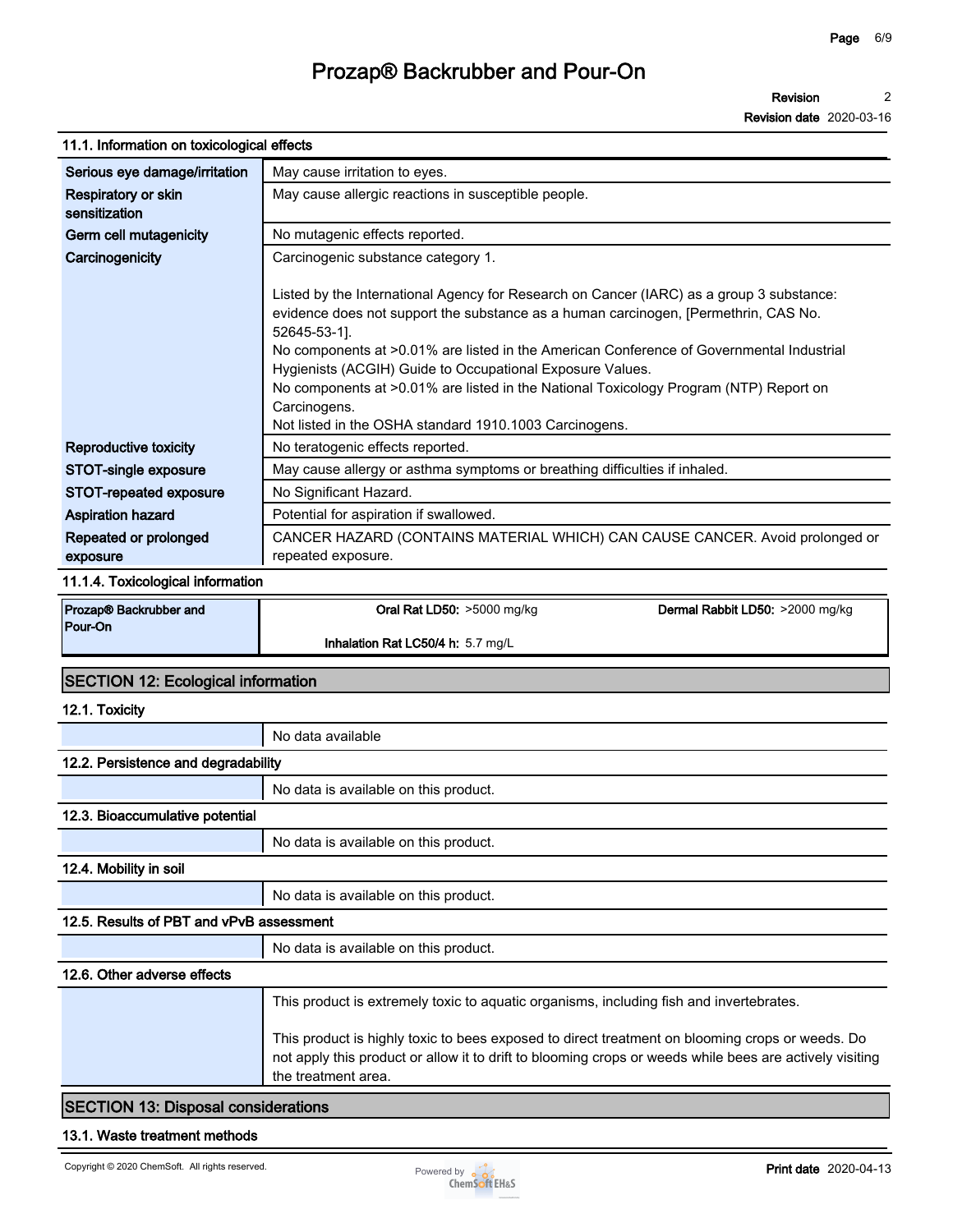**Revision 2**

**Revision date 2020-03-16**

| 13.1. Waste treatment methods                   |                                                                                                                                                                                                                                                                                                                     |
|-------------------------------------------------|---------------------------------------------------------------------------------------------------------------------------------------------------------------------------------------------------------------------------------------------------------------------------------------------------------------------|
|                                                 | Dispose of in compliance with all local and national regulations. Follow label instructions.                                                                                                                                                                                                                        |
| <b>Disposal methods</b>                         |                                                                                                                                                                                                                                                                                                                     |
|                                                 | Do not contaminate water, food, or feed by storage or disposal. Do not contaminate water by<br>cleaning of equipment or disposal of wastes. Do not flush into surface water. Dispose of in<br>compliance with all local and national regulations.                                                                   |
| Disposal of packaging                           |                                                                                                                                                                                                                                                                                                                     |
|                                                 | Nonrefillable container. Do not reuse or refill this container.<br>If empty: Do not reuse this container. Place in trash or offer for recycling, if available.<br>If partly filled: Call your local solid waste agency for disposal instructions. Never place unused<br>product down any indoor or outdoor drain.   |
| Further information                             |                                                                                                                                                                                                                                                                                                                     |
|                                                 | Refer to product label and/or package insert for additional information. Follow label instructions.                                                                                                                                                                                                                 |
| <b>SECTION 14: Transport information</b>        |                                                                                                                                                                                                                                                                                                                     |
| 14.1. UN number                                 |                                                                                                                                                                                                                                                                                                                     |
|                                                 | The product is not classified as dangerous for carriage.                                                                                                                                                                                                                                                            |
| 14.2. UN proper shipping name                   |                                                                                                                                                                                                                                                                                                                     |
|                                                 | The product is not classified as dangerous for carriage.                                                                                                                                                                                                                                                            |
| 14.3. Transport hazard class(es)                |                                                                                                                                                                                                                                                                                                                     |
|                                                 | The product is not classified as dangerous for carriage.                                                                                                                                                                                                                                                            |
| 14.4. Packing group                             |                                                                                                                                                                                                                                                                                                                     |
|                                                 | The product is not classified as dangerous for carriage.                                                                                                                                                                                                                                                            |
| 14.5. Environmental hazards                     |                                                                                                                                                                                                                                                                                                                     |
|                                                 | The product is not classified as dangerous for carriage.                                                                                                                                                                                                                                                            |
| 14.6. Special precautions for user              |                                                                                                                                                                                                                                                                                                                     |
|                                                 | The product is not classified as dangerous for carriage.                                                                                                                                                                                                                                                            |
|                                                 | 14.7. Transport in bulk according to Annex II of MARPOL 73/78 and the IBC Code                                                                                                                                                                                                                                      |
|                                                 | The product is not classified as dangerous for carriage.                                                                                                                                                                                                                                                            |
| <b>SECTION 15: Regulatory information</b>       |                                                                                                                                                                                                                                                                                                                     |
|                                                 | 15.1. Safety, health and environmental regulations/legislation specific for the substance or mixture                                                                                                                                                                                                                |
| <b>Regulations</b>                              | Hazard Communication Standard: 29 Code of Federal Regulations 1910.1200: Occupational<br>Safety and Health Standards: Z: Toxic and Hazardous Substances: Hazard Communication.                                                                                                                                      |
| Chemical<br>Inventories/Right-to-Know<br>Lists: | Toxic Substances Control Act (TSCA): All ingredients listed or exempt.<br>California Prop 65: This material contains no reportable components.                                                                                                                                                                      |
|                                                 | Massachusetts Right-to-Know Hazardous Substance List: Permethrin.<br>New Jersey Worker and Community Right to Know Act: Permethrin.<br>Pennsylvania Right to Know Law: This material contains no reportable components.<br>Rhode Island Right-to-Know General Law: This material contains no reportable components. |
| Inventories                                     |                                                                                                                                                                                                                                                                                                                     |

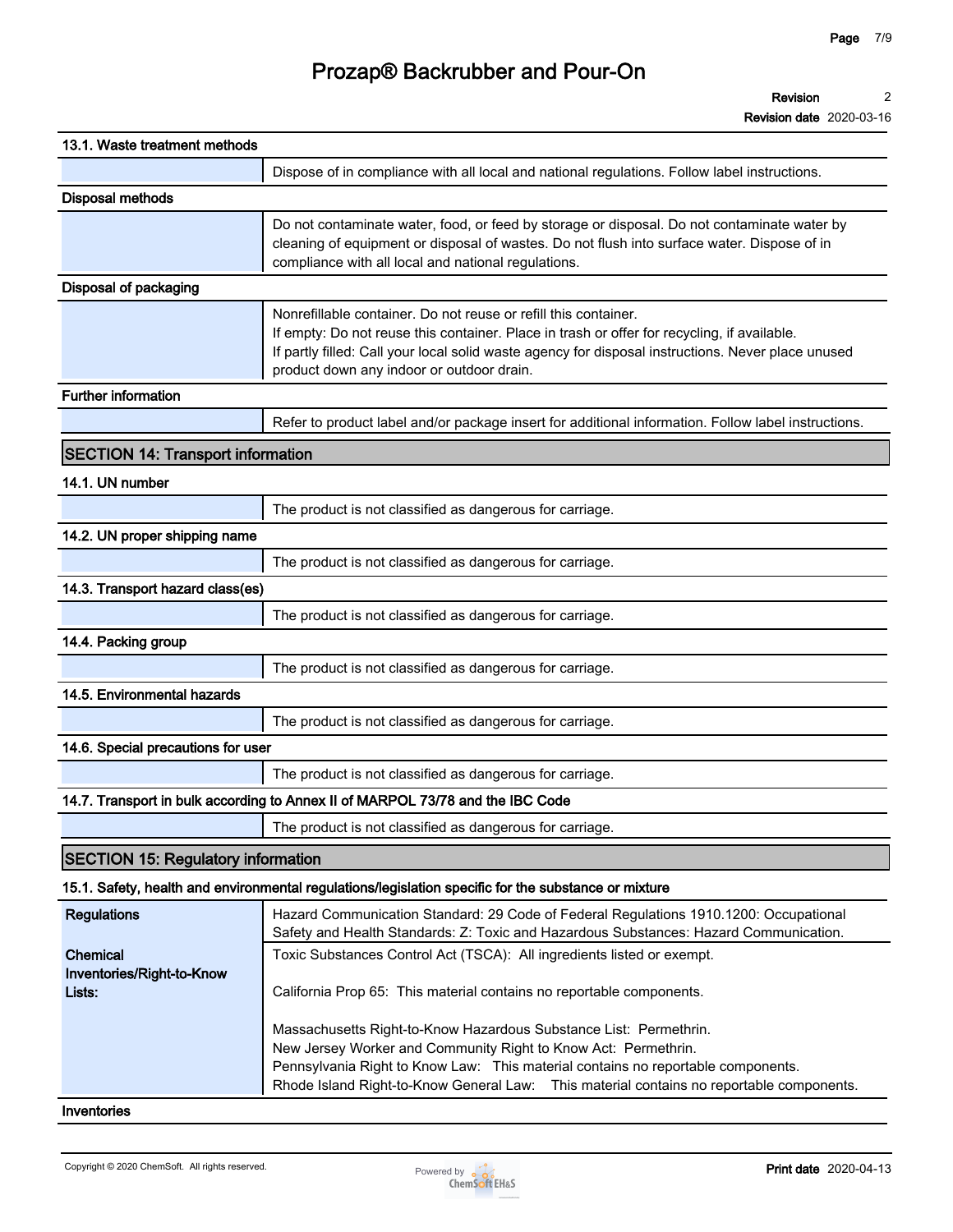**Revision 2**

**Revision date 2020-03-16**

| Inventories                                                                                                                                      |      |           |         |                  |               |               |               |                |         |
|--------------------------------------------------------------------------------------------------------------------------------------------------|------|-----------|---------|------------------|---------------|---------------|---------------|----------------|---------|
| Ingredient                                                                                                                                       | TSCA | <b>MA</b> | SARA313 | <b>CALPROP65</b> | <b>CWA307</b> | <b>CAA112</b> | <b>CWA311</b> | <b>SARA302</b> | SARA304 |
| Baseoil - unspecified - distillates<br>(petroleum), hydrotreated light naphthenic<br>(Distillates (petroleum), hydrotreated light<br>naphthenic) |      | N.        |         | N                | N             | N             | N             | N              | N       |
| Permethrin (ISO)                                                                                                                                 | N    |           | $Y$ 1.0 | N                | N             | N             | N             | N              | N       |

## **Further information**

| <b>FIFRA Signal Word</b> | This chemical is a pesticide product registered by the United States Environmental Protection<br>Agency and is subject to certain labeling requirements under federal pesticide law. These<br>requirements differ from the classification criteria and hazard information required for safety data<br>sheets (SDS), and for workplace labels of non-pesticide chemicals. The hazard information<br>required on the pesticide label is reproduced below. The pesticide label also includes other<br>important information, including directions for use.<br>CAUTION. |
|--------------------------|---------------------------------------------------------------------------------------------------------------------------------------------------------------------------------------------------------------------------------------------------------------------------------------------------------------------------------------------------------------------------------------------------------------------------------------------------------------------------------------------------------------------------------------------------------------------|
| <b>FIFRA Warning</b>     | Keep out of reach of children.<br>Hazards to humans and domestic animals.<br>Harmful if swallowed, absorbed through the skin, or inhaled. Avoid contact with eyes, skin, or<br>clothing. Remove and wash contaminated clothing before reuse. Wash hands thoroughly with soap<br>and water after handling and before eating, drinking, chewing gum, using tobacco, or using the<br>toilet.                                                                                                                                                                           |

## **SECTION 16: Other information**

### **Other information**

| Revision | This document differs from the previous version in the following areas.                  |  |  |  |  |  |
|----------|------------------------------------------------------------------------------------------|--|--|--|--|--|
|          | 1 - Manufactured By:.                                                                    |  |  |  |  |  |
|          | 1 - Registration No.                                                                     |  |  |  |  |  |
|          | 2 - Other hazards.                                                                       |  |  |  |  |  |
|          | 3 - Description.                                                                         |  |  |  |  |  |
|          | 4 - Further information.                                                                 |  |  |  |  |  |
|          | 7 - Further information.                                                                 |  |  |  |  |  |
|          | 11 - Carcinogenicity.                                                                    |  |  |  |  |  |
|          | 11 - STOT-single exposure.                                                               |  |  |  |  |  |
|          | 12 - 12.6. Other adverse effects.                                                        |  |  |  |  |  |
|          | 13 - Further information.                                                                |  |  |  |  |  |
|          | 14 - DOT.                                                                                |  |  |  |  |  |
|          | 14 - IMDG.                                                                               |  |  |  |  |  |
|          | 14 - IATA.                                                                               |  |  |  |  |  |
|          | 15 - FIFRA Warning.                                                                      |  |  |  |  |  |
|          | 15 - Chemical Inventories/Right-to-Know Lists:.                                          |  |  |  |  |  |
| Acronyms | ADR/RID: European Agreements Concerning the International Carriage of Dangerous Goods by |  |  |  |  |  |
|          | Rail (RID) and by Road (ADR).                                                            |  |  |  |  |  |
|          | CAS No.: Chemical Abstracts Service.                                                     |  |  |  |  |  |
|          | GHS: Globally Harmonized System.                                                         |  |  |  |  |  |
|          | HCS 2012: Hazard Communication Standard (2012 revision).                                 |  |  |  |  |  |
|          | IATA: International Air Transport Association.                                           |  |  |  |  |  |
|          | ICAO: International Civil Aviation Organization.                                         |  |  |  |  |  |
|          | IMDG: International Maritime Dangerous Goods.                                            |  |  |  |  |  |
|          | LD: Lethal dose.                                                                         |  |  |  |  |  |
|          | OEL: Occupational exposure limit.                                                        |  |  |  |  |  |
|          | OSHA: U.S. Occupational Safety and Health Administration.                                |  |  |  |  |  |
|          |                                                                                          |  |  |  |  |  |